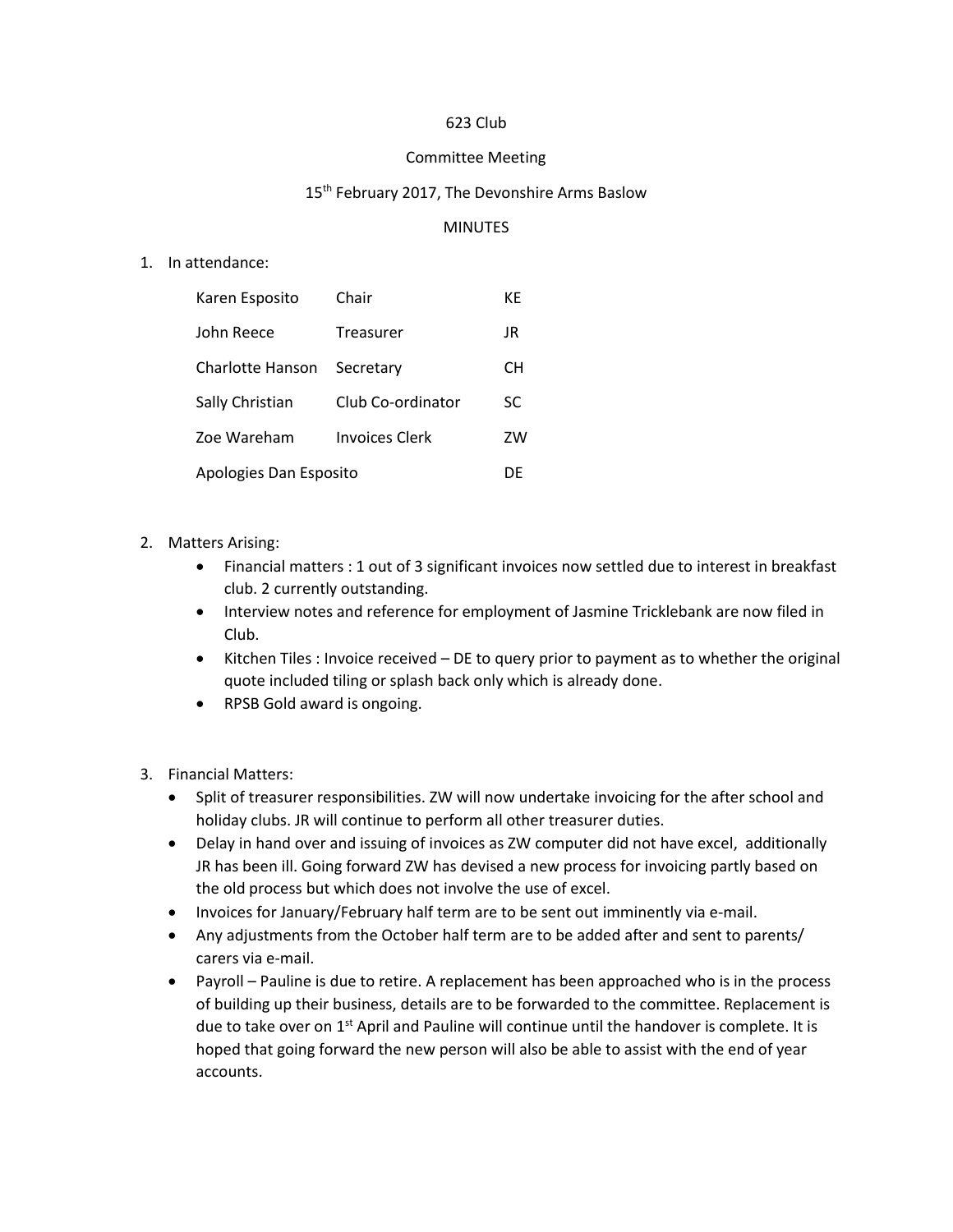- 4. Operational/ 623 Co-ordinator's Update:
	- Staffing Issues nothing to report.
	- Staff reviews are up to date.
	- Risk Assessments nothing outstanding, up to date
	- Kitchen and outside space work refer to earlier comments in Matters Arising.
	- Update on Health and Safety no significant incidents or accidents to report since the last meeting.
	- Cleanliness/tidiness no issues.
	- Food/ Snacks no issues.
	- Recent activities : Angie has bought in the 'Lost Words' book and arranged projects around this topic. She has also been helping the children to write and perform screenplays in Thursday sessions. Selina is to roll out the stone project which involves children decorating and then hiding stones for others to find, a type of treasure hunt. This will take place within the holiday club. Kate has been continuing to work with the children towards the RSPB Gold award.
	- Snow days : Due to there being no four wheel drive transport available a Monday session had to be cancelled for the Baslow children. This is the first time this has happened, the decision was not taken lightly and the safety of the children was a priority. The cost of this session will be deducted from the next (March half term) invoice and will show as an adjustment.
	- SC is discussing hatching chicks again in Club. SC to discuss with Simon Beahan of Curbar Primary. Also considering getting a Club pet, a gecko as they are low maintenance – SC to follow up.
- 5. Curbar Liason
	- Breakfast Club discussions
		- $\circ$  KE met with Simon Beahan (SB) to discuss the possibility of a breakfast club in more detail. School have now agreed to provide emergency cover if the breakfast club is to go ahead.
		- o Following the questionnaire sent out by Curbar Primary 12 children have been registered as interested to SB. A few others have mentioned it directly to SC of 623.
		- $\circ$  Staffing is covered as Angie Cottle is leaving her other employment and so is available for the breakfast club.
		- $\circ$  Transport 1 bus would be required as the club will be open to all schools who currently use 623.
		- $\circ$  Committee decided to go ahead with a pilot scheme to run in the summer term after the Easter break. Breakfast Club is to begin at 7.30am and will run 5 days per week. Capacity will be 7-8 children, higher numbers than this will require 2 members of staff to be present. Considering costs, staff will need to be paid for 2 hours to include cleaning time so a minimum of 4 children would be required. Cost per session agreed to be charged at £7 / £6.50 for siblings plus the usual transport cost.
		- o Need to contact OFSTED and confirm that this does not move Club in to the next bracket of payment – SC to action.